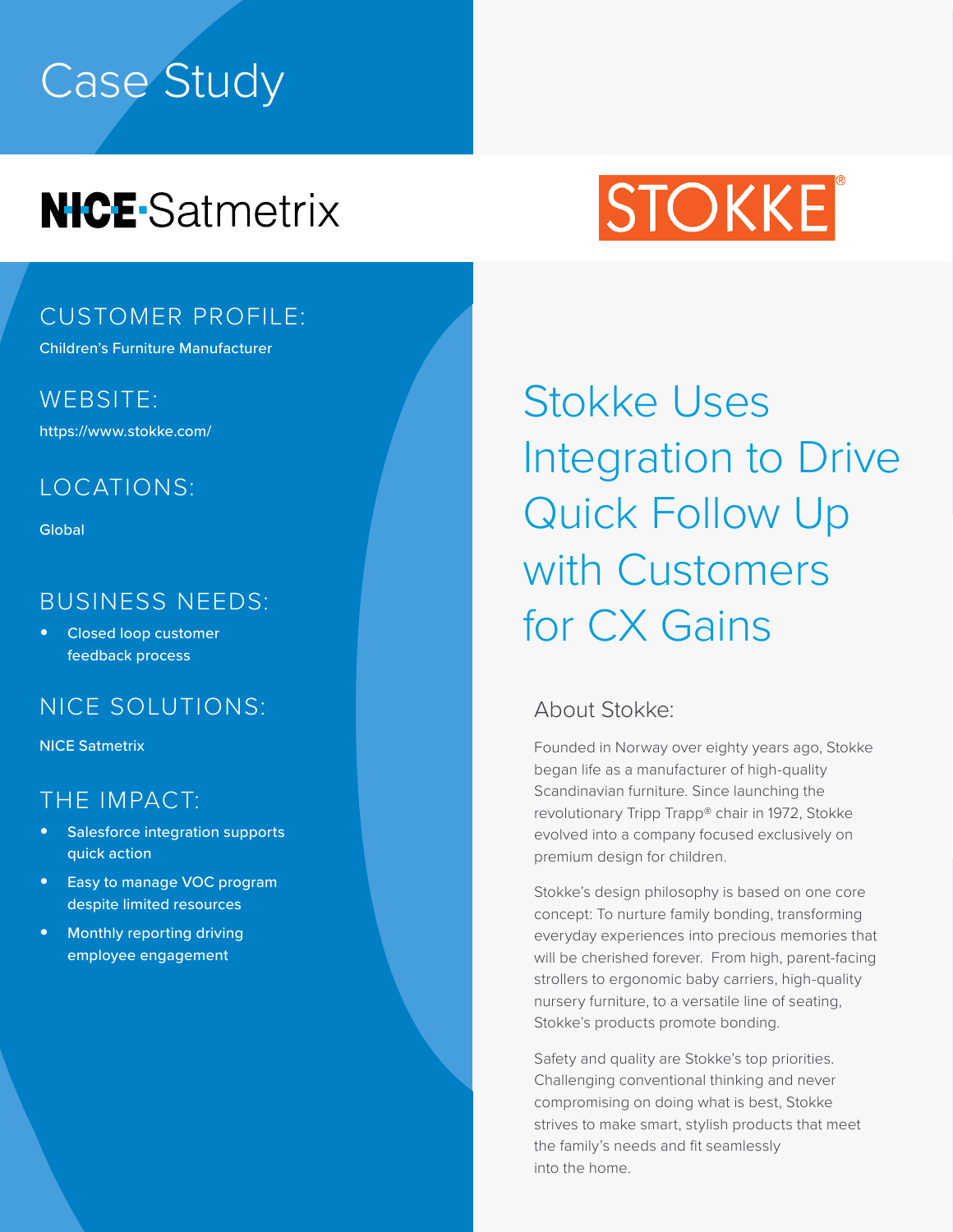# The Challenge

Stokke has a proud history of making high-quality, beloved children's furniture. Since repeat customer purchases tend to be minimal and dependent on customers having more children, most of Stokke's business relies on word-of-mouth referrals earned through decades of building a reputation as the premier maker of iconic children's furniture. Stokke needed a method to measure customer experience to help identify potential pain points in the customer journey that could be quickly and easily resolved, and the team wanted to develop a closed-loop follow-up process when customers provide feedback to demonstrate responsiveness.

# The Solution

Looking to ease the purchasing process through a VOC program, Stokke uses NICE Satmetrix to measure customer satisfaction through actionable insights. The team implemented a relationship survey for the ecommerce business to determine what made customers happy and what areas could be improved.

One initial insight from the survey brought attention to delivery date inconsistencies between the website and the customers' experience. Stokke's customer service team were receiving several calls daily from customers who were concerned that their shipments were late. The volume of calls bogged down the service team who had to track each order and update the customer. Customer feedback from the surveys uncovered discrepancies between the delivery dates quoted on the website and actual delivery dates. By identifying a relatively small variance, Stokke was able to make a simple correction on the website which reset customer expectations and greatly reduced call volume to customer service, freeing them up to focus on other business priorities.

Stokke successfully integrated the NICE Satmetrix program to Salesforce, making it easier for the customer service team to connect with customers after they provide feedback. The customer service team is alerted via Salesforce whenever a customer provides feedback that requires follow up, enabling the agent to take swift action and contact the customer nearly immediately.

*"We have a basic implementation in place, but it is helping us in ways that are extremely beneficial, and we are looking forward to maximizing the NICE Satmetrix platform."*

– Catalina Ilie, CRM Manager at Stokke

**NICE**-Satmetrix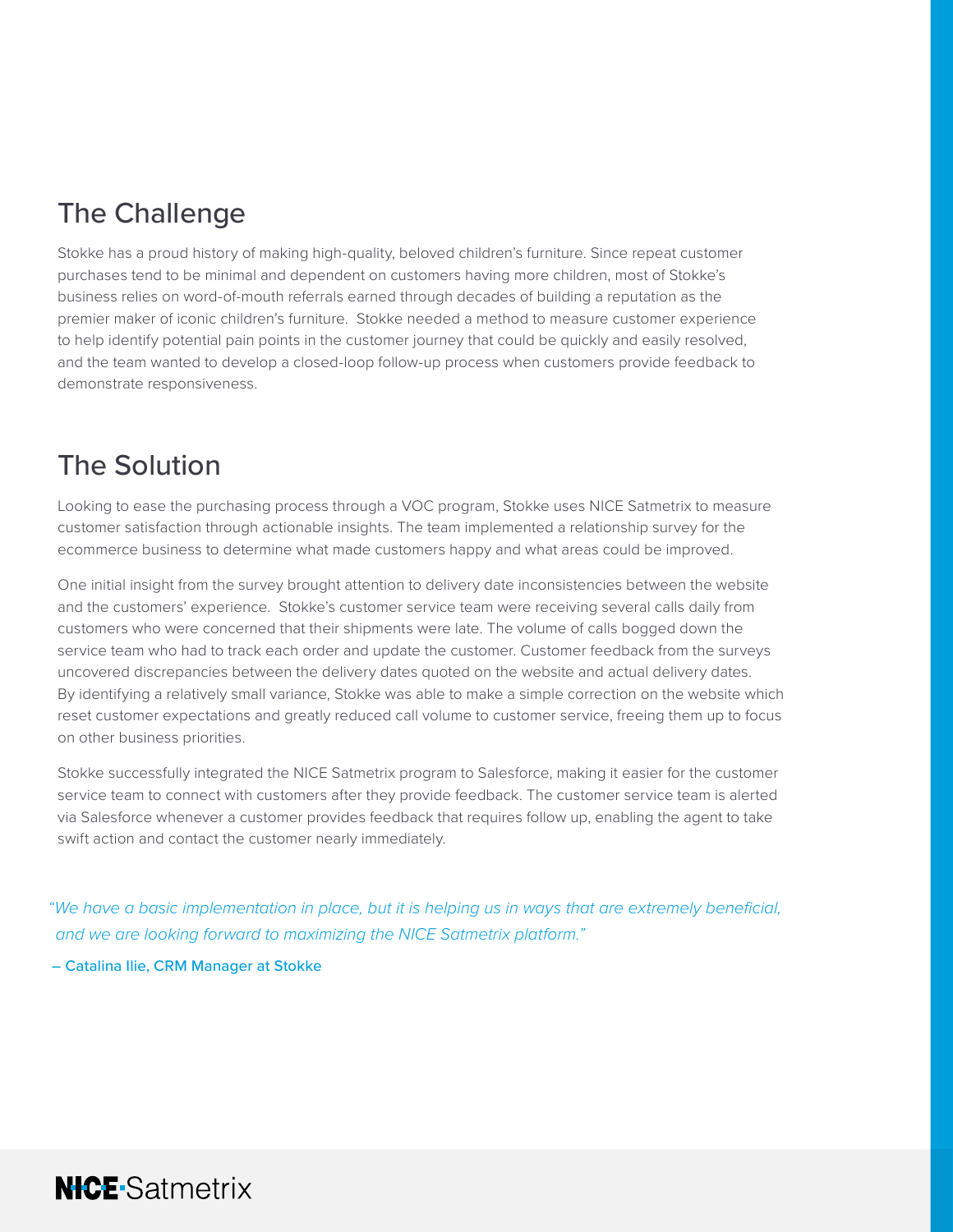# The Outcome

Reporting and results from the ecommerce survey are floated up from customer service and shared with Stokke's global senior leadership and ecommerce teams monthly. NICE Satmetrix's platform provides key information including KPI trends and challenges that are used to help leadership and other internal stakeholders understand where action is needed. Comments pulled from the surveys are constantly monitored and provided to management to identify possible website issues and needed updates.

*"One of the great benefits of the NICE Satmetrix program is that it is a system that allows many different stakeholders to have a conversation about one common topic."* 

– Jason Schiess, Global E-Commerce Director at Stokke

Looking forward, Stokke plans to add surveys to obtain feedback on key touchpoints including after sales, customer service, and retail.

*"We hope to get as much feedback as possible to help us further develop our business according to the market needs and provide a better service for our customers."* 

– Catalina Ilie, CRM Manager at Stokke

**NICE**-Satmetrix